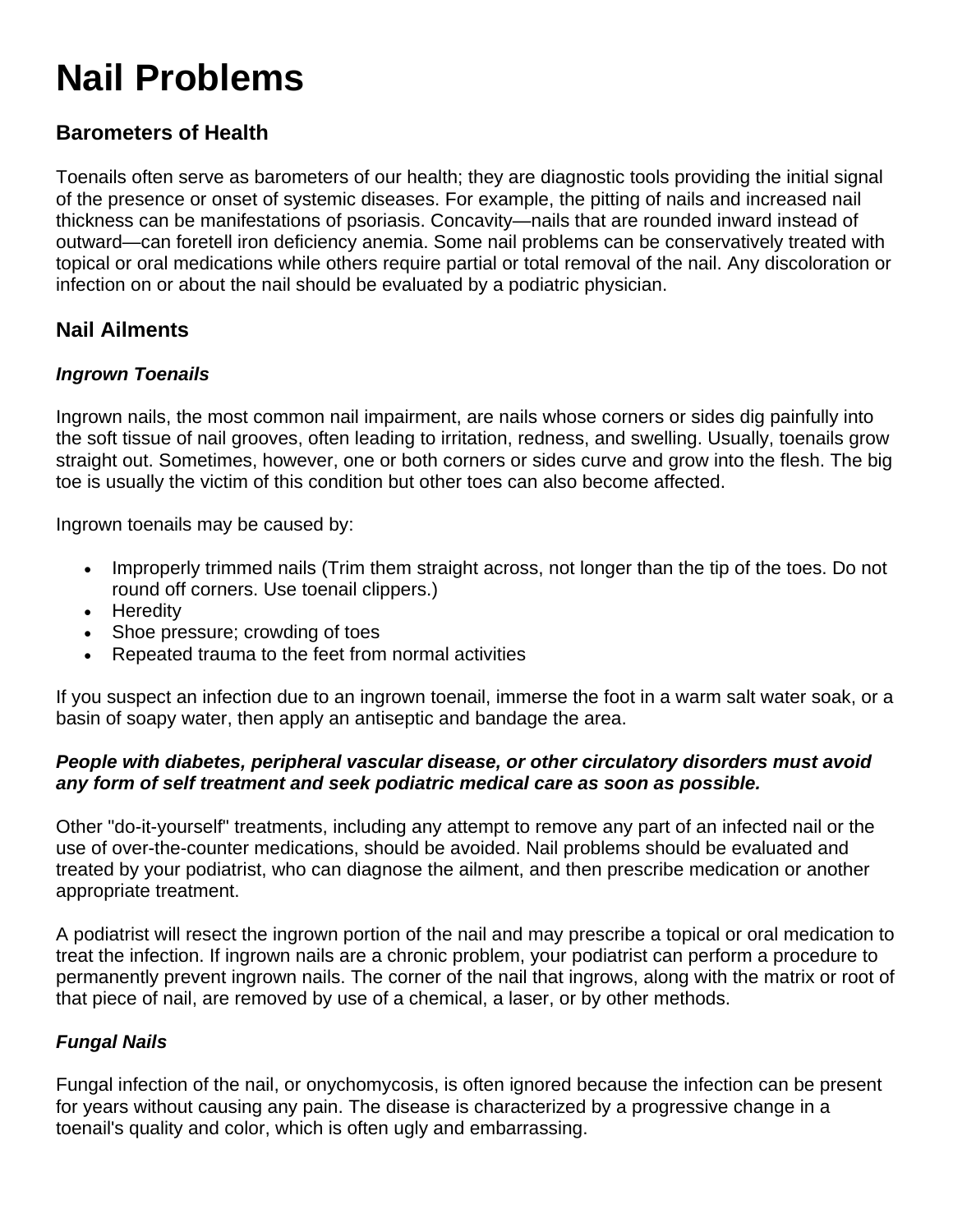In reality, the condition is an infection underneath the surface of the nail caused by fungi. When the tiny organisms take hold, the nail often becomes darker in color and foul smelling. Debris may collect beneath the nail plate, white marks frequently appear on the nail plate, and the infection is capable of spreading to other toenails, the skin, or even the fingernails. If ignored, the infection can spread and possibly impair one's ability to work or even walk. This happens because the resulting thicker nails are difficult to trim and make walking painful when wearing shoes. Onychomycosis can also be accompanied by a secondary bacterial or yeast infection in or about the nail plate.

Because it is difficult to avoid contact with microscopic organisms like fungi, the toenails are especially vulnerable around damp areas where people are likely to be walking barefoot, such as swimming pools, locker rooms, and showers, for example. Injury to the nail bed may make it more susceptible to all types of infection, including fungal infection. Those who suffer from chronic diseases, such as diabetes, circulatory problems, or immune-deficiency conditions, are especially prone to fungal nails. Other contributing factors may be a history of athlete's foot and excessive perspiration.

## *Prevention*

- Proper hygiene and regular inspection of the feet and toes are the first lines of defense against fungal nails.
- Clean and dry feet resist disease.
- Washing the feet with soap and water, remembering to dry thoroughly, is the best way to prevent an infection.
- Shower shoes should be worn when possible in public areas.
- Shoes, socks, or hosiery should be changed more than once daily.
- Toenails should be clipped straight across so that the nail does not extend beyond the tip of the toe.
- Wear shoes that fit well and are made of materials that breathe.
- Avoid wearing excessively tight hosiery, which promote moisture.
- Socks made of synthetic fiber tend to "wick" away moisture faster than cotton or wool socks.
- Disinfect instruments used to cut nails.
- Disinfect home pedicure tools.
- Don't apply polish to nails suspected of infection—those that are red, discolored, or swollen, for example.

## *Treatment of Fungal Nails*

Treatments may vary, depending on the nature and severity of the infection. A daily routine of cleansing over a period of many months may temporarily suppress mild infections. White markings that appear on the surface of the nail can be filed off, followed by the application of an over-thecounter liquid antifungal agent. However, even the best over-the-counter treatments may not prevent a fungal infection from coming back.

A podiatric physician can detect a fungal infection early, culture the nail, determine the cause, and form a suitable treatment plan, which may include prescribing topical or oral medication, and debridement (removal of diseased nail matter and debris) of an infected nail.

Newer oral antifungals, approved by the Food and Drug Administration, may be the most effective treatment. They offer a shorter treatment regimen of approximately three months and improved effectiveness. Podiatrists may also prescribe a topical treatment for onychomycosis, which can be an effective treatment modality for fungal nails.